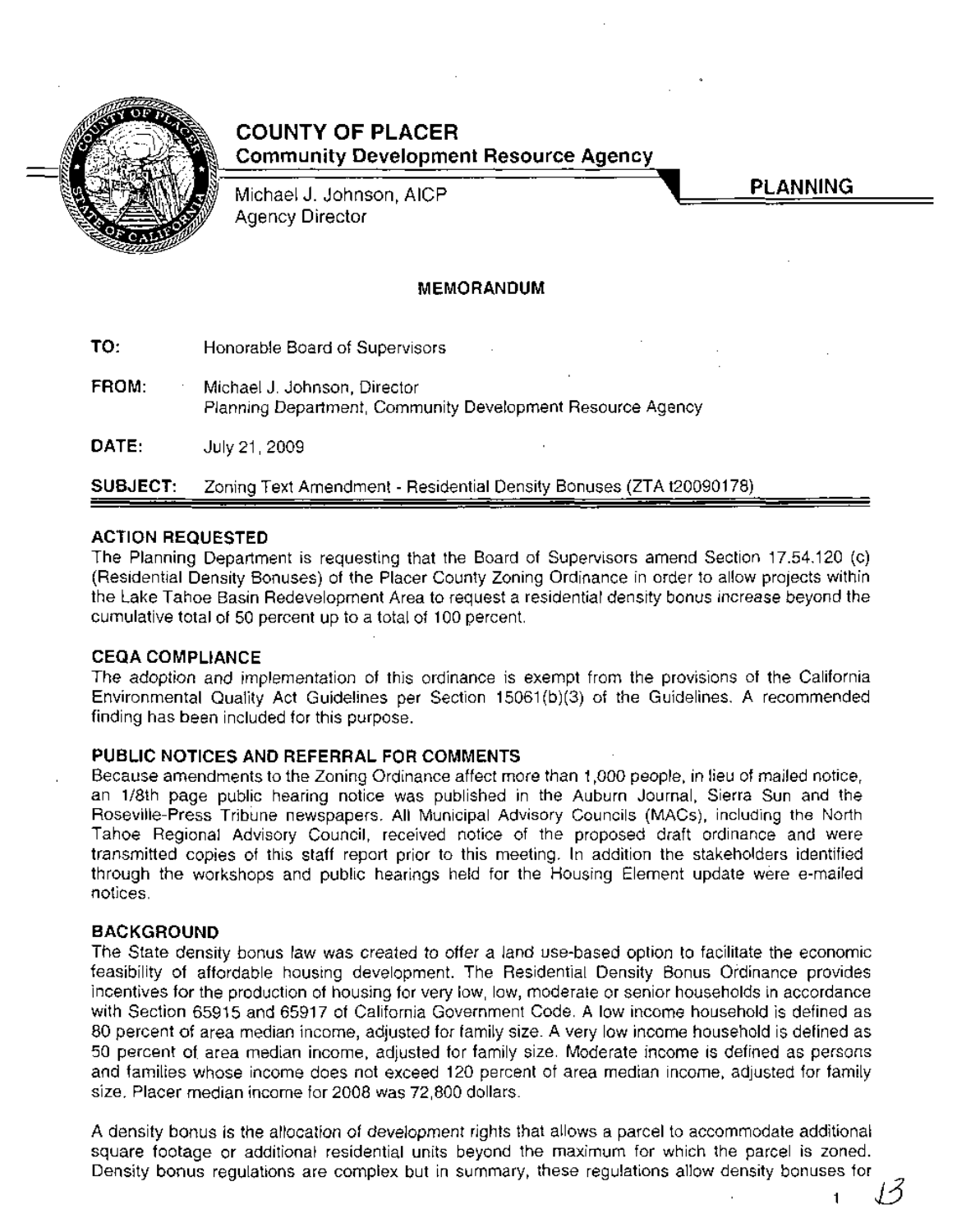providing low and very low income housing and certain types of moderate income housing. In 2006, the Placer County Zoning Ordinance Was amended to implement the density bonus provisions required under State Law (SB 1818 and SB 435). These amendments addressed the minimum requirements under State Law, but the County can choose to increase density bonus provisions above State Law requirements. Under the existing ordinance, a density bonus could not exceed a cumulative total of 50 percent.

#### AMENDMENT SUMMARY

Proposed amendment language is provided in Exhibit 1 and below: Zoning Ordinance language additions are shown as underlined, there are no deletions.

17.54.120 Residential density bonuses and incentives.

C. Amount of Density Bonus. The amount of density bonus to which the applicant is entitled shall be as follows, provided, however, in no event maya housing development receive a density bonus under this subsection that exceeds a cumulative total of fifty (50) percent, further provided. however, for a project that is within a redevelopment area in the Lake Tahoe Basin. an applicant may request a density bonus up to a total of one hundred (100) percent. which may be allowed at the discretion of the Planning Director after taking into account the circumstances of the project and determining that the higher percentage is reasonable: [...]

#### **DISCUSSION**

Policy C-1 of the Housing Element encourages the County to work with the Tahoe Regional Planning Agency (TRPA) to:  $\mathbb{I}(a)$  strengthen the effectiveness of the existing incentive programs for the production of affordable housing in the Lake Tahoe Region." The proposed amendment would add language to the zoning ordinance allowing projects within the Lake Tahoe Basin redevelopment area to receive, at the discretion of the Planning Director, a residential density bonus beyond the cumulative total of 50 percent. This amendment will provide projects in the Tahoe redevelopment area additional incentive to provide affordable housing and would only apply to projects within the Tahoe redevelopment area (Exhibit 2).

This proposed amendment provides advanced policy direction (i.e. incentives for affordable housing), but also requires that any density bonus above the 50 percent be reviewed by the Planning Director. Therefore, a density bonus beyond 50 percent would not be a matter of right, but discretionary, and would be reviewed on a project by project basis. The Planning Director's. decision could also be appealed to the Planning Commission.

A typical density bonus calculation for a one-acre lot (43,560 square foot) in the Tahoe redevelopment area might include:

| Units allowed under base zoning                                 | 15 units x 1-acre | 15 units                              |
|-----------------------------------------------------------------|-------------------|---------------------------------------|
| Additional units allowed with existing  <br>∣ 50% density bonus | 15 units x 50%    | 15 units $+7.5$ units=<br>-22.5 units |
| Additional units allowed with proposed<br>100% density bonus    | 15 units x 100%   | 15 units+ $15$ units=<br>30 units     |

#### **PLANNING COMMISSION HEARING**

At its June 11, 2009 meeting, the Planning Commission considered the proposed Residential Density Bonus Zoning Text Amendment. At that meeting, the Planning Commission discussed definitions for low and very low income as well as the public notification process. In addition, five individuals provided public testimony in favor of the proposed zoning text amendment. Ultimately, the Planning Commission voted unanimously (5 to 0) to recommend approval of the proposed zoning text amendment to the Board of Supervisors.

*<sup>2</sup>* J4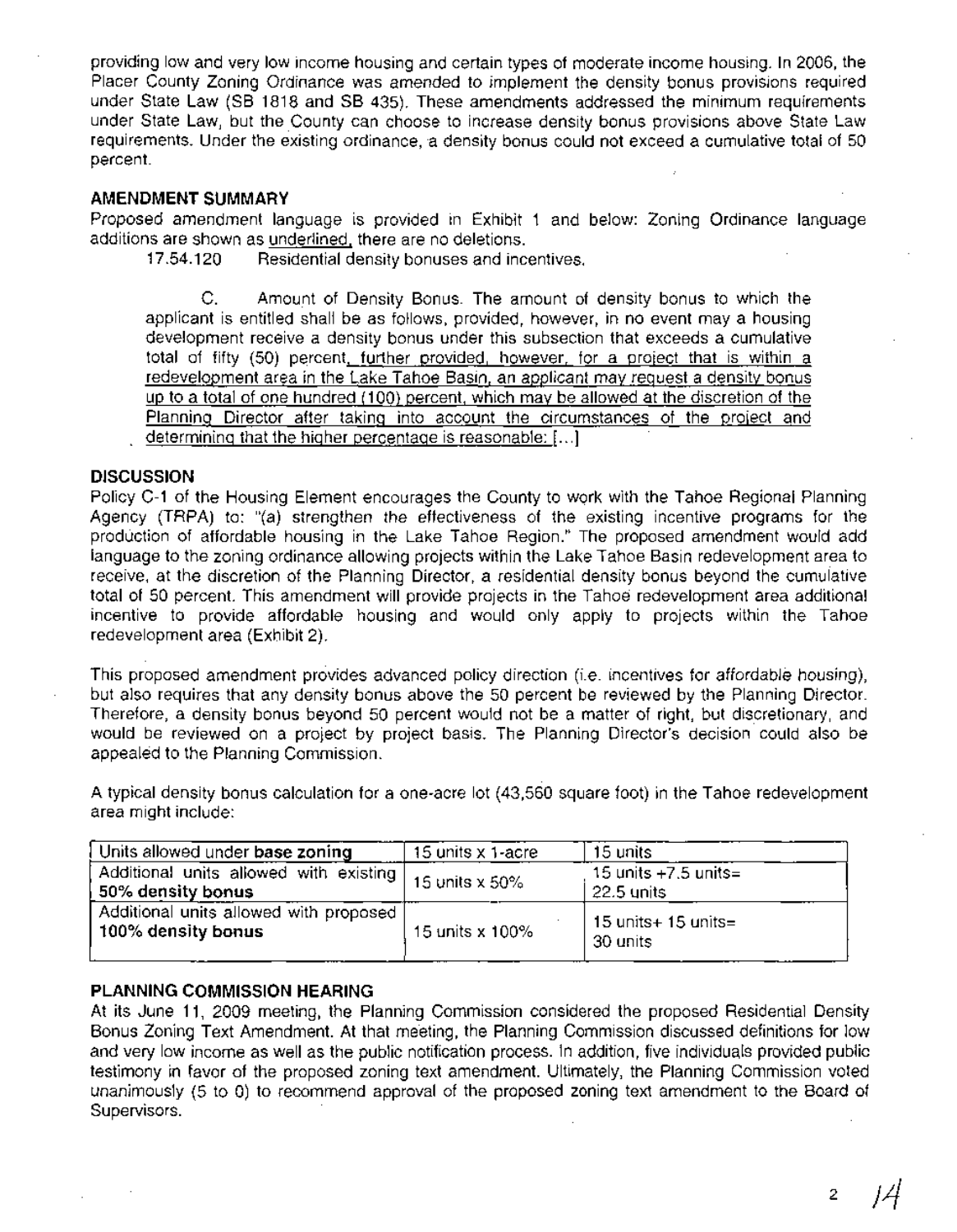### **NORTH TAHOE REGIONAL ADVISORY COUNCIL**

At its June 11, 2009 meeting, the North Tahoe Regional Advisory Council considered the proposed Residential Density Bonus Zoning Text Amendment. At that meeting, the Council discussed definitions for low and very low income as well as the public notification process. In addition, there was a discussion around the need for affordable housing in the Lake Tahoe Basin, in particular the King Beach area. Ultimately, the Council voted 7 t01 to recommend approval of the proposed zoning text amendment to the Board of Supervisors. Council member Wotel voted against the proposal because the revisions to the density bonus ordinance was not proposed to be County-wide, but limited to the North Tahoe Redevelopment Area and there were no provisions for equitable distribution of affordable units.

#### **RECOMMENDATION**

The Planning Department recommends the Board of Supervisors approval of the Zoning Text Amendment relating to residential density bonuses, as set forth in Exhibit 1, subject to the following findings:

### **FINDINGS**

#### CEQA

The adoption and implementation of this ordinance is exempt from the provisions of the California Environmental Quality Act (Section 15061 (b)(3)) in that there is no possibility that the implementation of this ordinance may have significant effects on the environment.

#### Zoning Text Amendment

The proposed zoning text amendment related to density bonuses within the Lake Tahoe Region are consistent with Placer County General Plan and implements the following General Plan Policy:

Policy C-1: The County shall encourage the Tahoe Regional Planning Agency (TRPA) to: (a) strengthen the effectiveness of existing incentive programs for the production of affordable housing in the Lake Tahoe Region and (b) change its regulations to permit second residential units.

Respectfully submitted.

MICHAEL J. JOHNSON, AICP. comminity Development and Resource Agency Director

The following attachments are included for the Board's consideration:

# **ATTA HMENTS**

| Exhibit 1; | Ordinance Amending Section 17.54.120 of Placer County Code |
|------------|------------------------------------------------------------|
| Exhibit 2: | Map - Lake Tahoe Basin Redevelopment Area                  |

cc:. Holly Heinzen - County Executive Office Scott Finley- County Counsel Karin Schwab - County Counsel James Lobue - Redevelopment Agency Loren Clark - Deputy Planning Director Paul Thompson - Deputy Planning Director Steve Buelna- Planning Department Allen Breuch - Planning Department Gina Langford - Environmental Coordinator Richard Eiri - Engineering and Surveying Division Jill Pahl - Environmental Health Services Bob Martino - Chief Building Official Bob Eicholtz - Emergency Services

<sup>3</sup> )5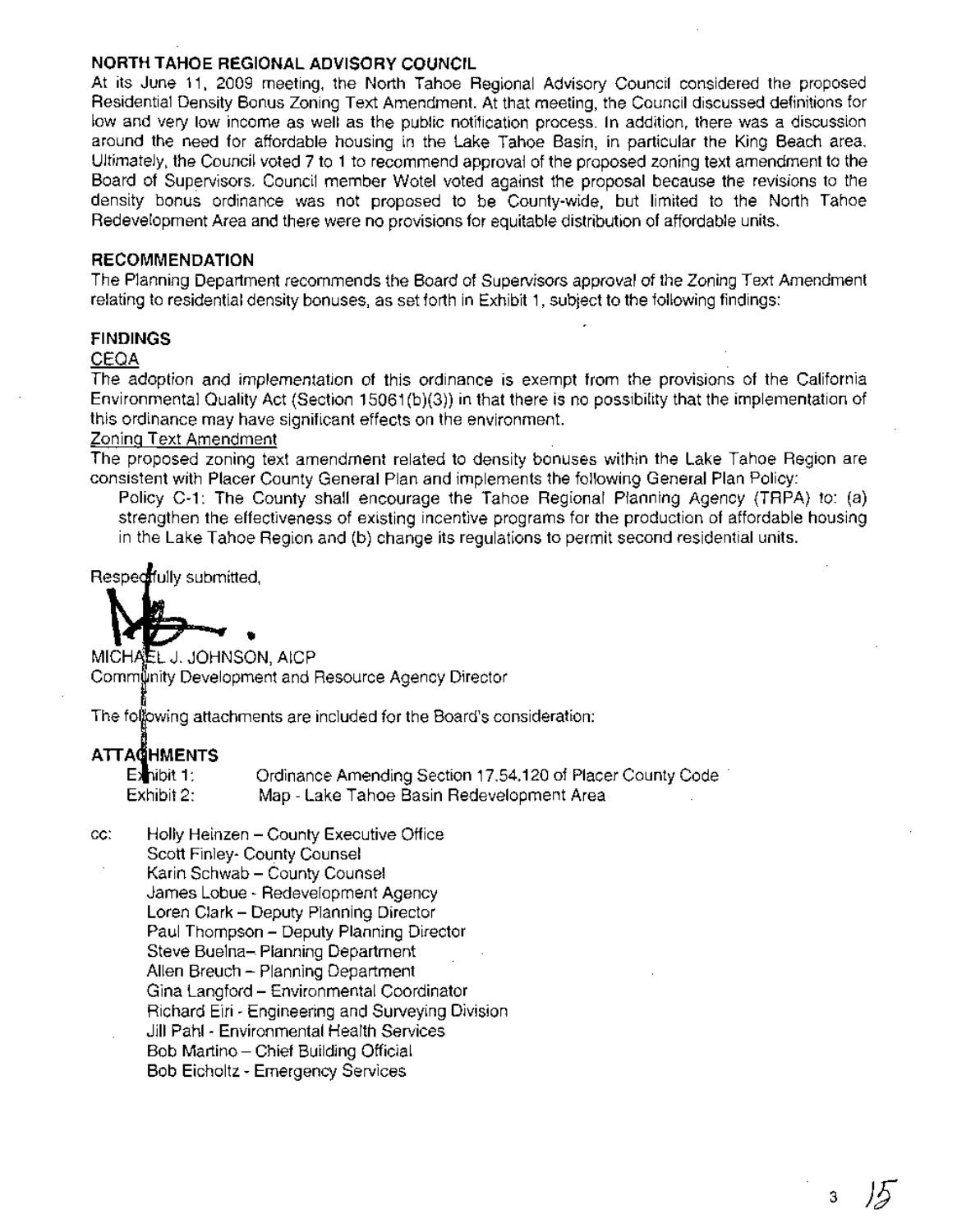| Before the Board of Supervisors<br>County of Placer, State of California                                                                                                            |                                                      |
|-------------------------------------------------------------------------------------------------------------------------------------------------------------------------------------|------------------------------------------------------|
| In the matter of: AN ORDINANCE AMENDING<br><b>SECTION 17.54.120 OF ARTICLE 17.54 OF</b><br><b>CHAPTER 17 OF THE PLACER COUNTY CODE</b>                                              | Ordinance No.                                        |
| The following ordinance was duly passed by the Board of Supervisors<br>of the County of Placer at a regular meeting held on ______________________, 2009,<br>by the following vote: |                                                      |
| Ayes:                                                                                                                                                                               |                                                      |
| Noes:                                                                                                                                                                               |                                                      |
| Absent:                                                                                                                                                                             | Signed by me after its passage                       |
| Attest:                                                                                                                                                                             | F. C. Rockholm, Chair<br><b>Board of Supervisors</b> |

Ann Holman Clerk of said Board

The Board of Supervisors of the County of Placer, State of California, does hereby ordain as follows:

Section 1: Subsection C of Section 17.54.120 of Article 17.54 of Chapter 17 of the Placer County Code is hereby amended to read as follows:

#### 17.54.120 Residential density bonuses and incentives.

C. Amount of Density Bonus. The amount of density bonus to which the applicant is entitled shall be as follows, provided, however, in no event maya housing development receive a density bonus under this subsection that exceeds a cumulative total of fifty (50) percent, further provided, however, for a project that is within a redevelopment area in the Lake Tahoe Basin, an applicant may request a density bonus up to a total of one hundred (100) percent which may be allowed at the discretion of the Planning Director after taking into account the circumstances of the project and determining that the higher percentage is reasonable:

1. For a housing development in which at least ten (10) percent of the total units are for lower income households, as defined in Section 50079.5 of the Health and Safety

EXHIBIT 1  $\frac{1}{2}$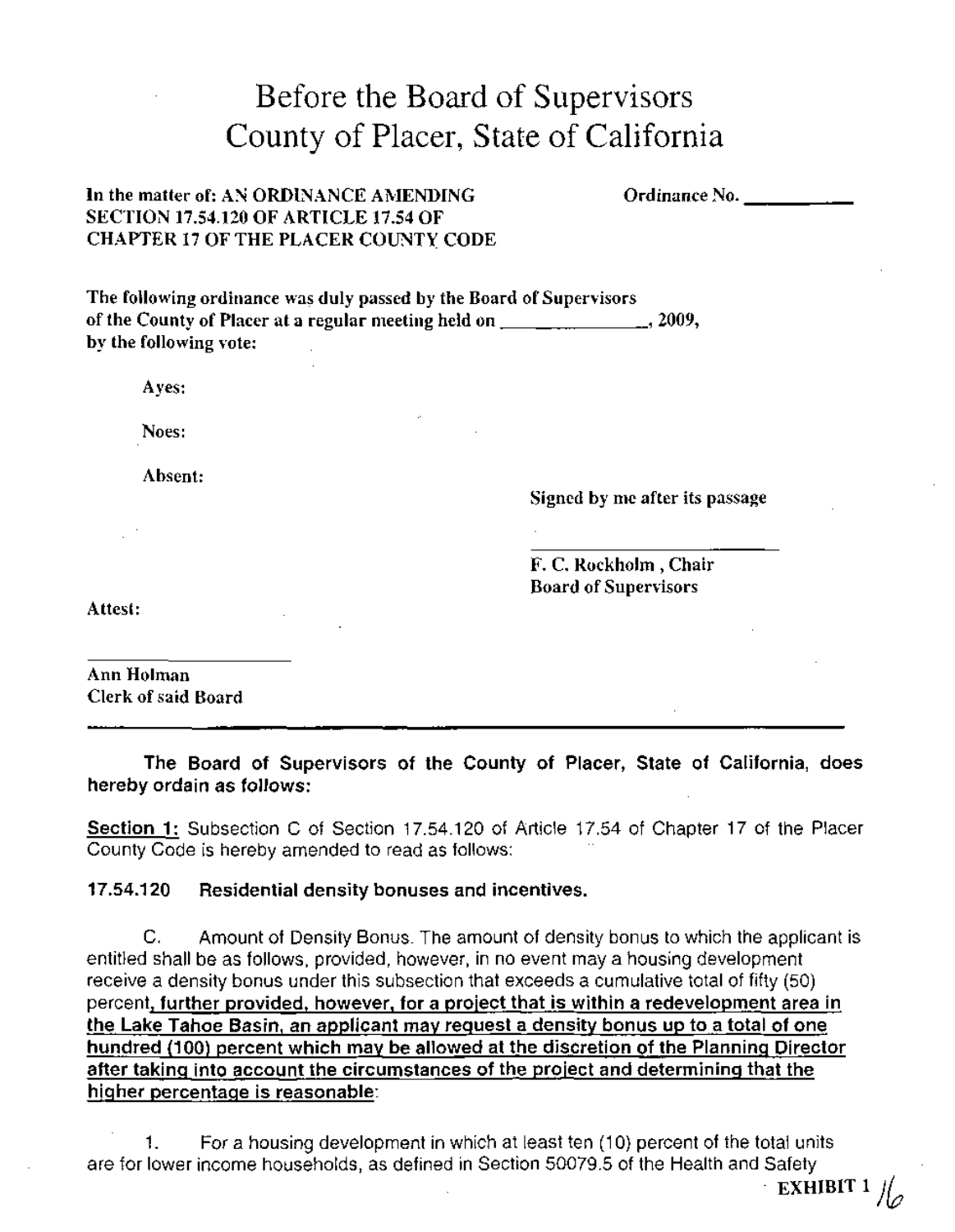Code, a density bonus of at least twenty (20) percent shall be allowed, unless the applicant elects a lesser percentage. For each one percent increase above the ten (10) percent in the percentage of units affordable to lower income households, the density bonus shall be increased by one and one-half percent up to a maximum of thirty-five (35) percent.

2. For a housing development in which at least five percent of the total units are for very low income households, as defined in Section 50105 of the Health and Safety Code, a density bonus of at least twenty (20) percent shall be allowed, unless the applicant elects a lesser percentage. For each one percent increase above the five percent in the percentage of units affordable to very low income households, the density bonus shall be increased by two and one-half percent up to a maximum of thirty-five (35) percent.

3. For a condominium project as defined in subsection (f) of Section 1351 of the Civil Code in which at least ten (10) percent of the total dwelling units are for persons and families of moderate income, as defined in Section 50093 of the Health and Safety Code, a density bonus of at least five percent shall be allowed, unless a lesser percentage is elected by the applicant. For each one percent increase above the ten (10) percent in the percentage of units affordable to moderate income households, the density bonus shall be increased by one percent up to a maximum of thirty-five (35) percent.

4. For a planned development as defined in subsection (k) of Section 1351 of the Civil Code in which at least ten (10) percent of the total dwelling units are for persons and families of moderate income, as defined in Section 50093 of the Health and Safety Code, a density bonus of at least five percent shall be allowed, unless a lesser percentage is elected by the applicant. For each one percent increase above the ten (10) percent in the percentage of units affordable to moderate income households, the density bonus shall be increased by one percent up to a maximum of thirty-five (35) percent.

5. All density calculations resulting in fractional units shall be rounded up to the next whole number. The density bonus shall not be included when determining the number of housing units that is equal to five or ten (10) percent of the total.

6. The granting of a density bonus under this section shall not, in and of itself, require an additional application for and granting of a general plan amendment, zoning change or other separate discretionary entitlement.

**Section 2:** The foregoing specified ordinance amendment shall become effective thirty (30) days after the date of passage of this ordinance. The Clerk is directed to publish the ordinance or a summary of the ordinance within fifteen (15) days in accordance with Government Code Section 25124.